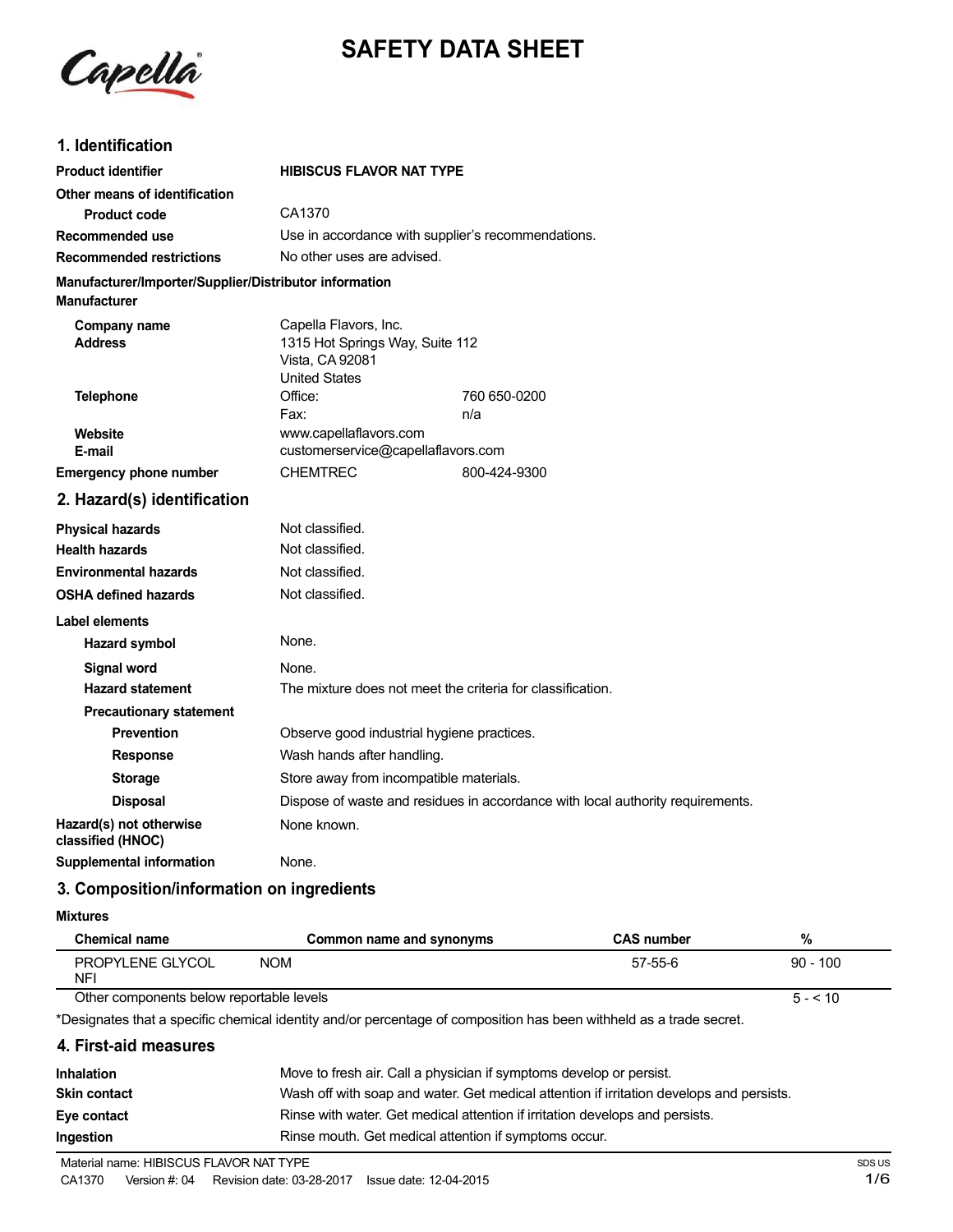| <b>Most important</b><br>symptoms/effects, acute and<br>delayed              | Direct contact with eyes may cause temporary irritation.                                                            |
|------------------------------------------------------------------------------|---------------------------------------------------------------------------------------------------------------------|
| Indication of immediate<br>medical attention and special<br>treatment needed | Treat symptomatically.                                                                                              |
| <b>General information</b>                                                   | Ensure that medical personnel are aware of the material(s) involved, and take precautions to<br>protect themselves. |
| 5. Fire-fighting measures                                                    |                                                                                                                     |
| Suitable extinguishing media                                                 | Alcohol resistant foam. Powder. Carbon dioxide (CO2).                                                               |
| Unsuitable extinguishing<br>media                                            | Do not use water jet as an extinguisher, as this will spread the fire.                                              |
| Specific hazards arising from<br>the chemical                                | During fire, gases hazardous to health may be formed.                                                               |
| Special protective equipment<br>and precautions for firefighters             | Self-contained breathing apparatus and full protective clothing must be worn in case of fire.                       |
| <b>Fire fighting</b><br>equipment/instructions                               | Move containers from fire area if you can do so without risk.                                                       |
| <b>Specific methods</b>                                                      | Use standard firefighting procedures and consider the hazards of other involved materials.                          |
| <b>General fire hazards</b>                                                  | No unusual fire or explosion hazards noted.                                                                         |

## **6. Accidental release measures**

| Personal precautions,<br>protective equipment and<br>emergency procedures | Keep unnecessary personnel away. For personal protection, see section 8 of the SDS.                                                                                                                                                               |
|---------------------------------------------------------------------------|---------------------------------------------------------------------------------------------------------------------------------------------------------------------------------------------------------------------------------------------------|
| Methods and materials for                                                 | Use water spray to reduce vapors or divert vapor cloud drift.                                                                                                                                                                                     |
| containment and cleaning up                                               | Large Spills: Stop the flow of material, if this is without risk. Dike the spilled material, where this is<br>possible. Absorb in vermiculite, dry sand or earth and place into containers. Following product<br>recovery, flush area with water. |
|                                                                           | Small Spills: Wipe up with absorbent material (e.g. cloth, fleece). Clean surface thoroughly to<br>remove residual contamination.                                                                                                                 |
|                                                                           | Never return spills to original containers for re-use. For waste disposal, see section 13 of the SDS.                                                                                                                                             |
| <b>Environmental precautions</b>                                          | Avoid discharge into drains, water courses or onto the ground.                                                                                                                                                                                    |
| 7. Handling and storage                                                   |                                                                                                                                                                                                                                                   |
| Precautions for safe handling                                             | Avoid prolonged exposure. Observe good industrial hygiene practices.                                                                                                                                                                              |
| Conditions for safe storage,<br>including any incompatibilities           | Store in original tightly closed container. Store away from incompatible materials (see Section 10<br>of the SDS).                                                                                                                                |

# **8. Exposure controls/personal protection**

#### **Occupational exposure limits**

The following constituents are the only constituents of the product which have a PEL, TLV or other recommended exposure limit. At this time, the other constituents have no known exposure limits.

| <b>Components</b>                         | US. Workplace Environmental Exposure Level (WEEL) Guides<br>Type                                                                                                                                                                                                                                                                                                                                       | Value             | Form     |  |
|-------------------------------------------|--------------------------------------------------------------------------------------------------------------------------------------------------------------------------------------------------------------------------------------------------------------------------------------------------------------------------------------------------------------------------------------------------------|-------------------|----------|--|
| PROPYLENE GLYCOL<br>NOM NFI (CAS 57-55-6) | TWA                                                                                                                                                                                                                                                                                                                                                                                                    | $10 \text{ mg/m}$ | Aerosol. |  |
| <b>Biological limit values</b>            | No biological exposure limits noted for the ingredient(s).                                                                                                                                                                                                                                                                                                                                             |                   |          |  |
| Appropriate engineering<br>controls       | Good general ventilation (typically 10 air changes per hour) should be used. Ventilation rates<br>should be matched to conditions. If applicable, use process enclosures, local exhaust ventilation,<br>or other engineering controls to maintain airborne levels below recommended exposure limits. If<br>exposure limits have not been established, maintain airborne levels to an acceptable level. |                   |          |  |
|                                           | Individual protection measures, such as personal protective equipment                                                                                                                                                                                                                                                                                                                                  |                   |          |  |
| Eye/face protection                       | Wear safety glasses with side shields (or goggles).                                                                                                                                                                                                                                                                                                                                                    |                   |          |  |
| <b>Skin protection</b>                    |                                                                                                                                                                                                                                                                                                                                                                                                        |                   |          |  |
| <b>Hand protection</b>                    | Wear appropriate chemical resistant gloves.                                                                                                                                                                                                                                                                                                                                                            |                   |          |  |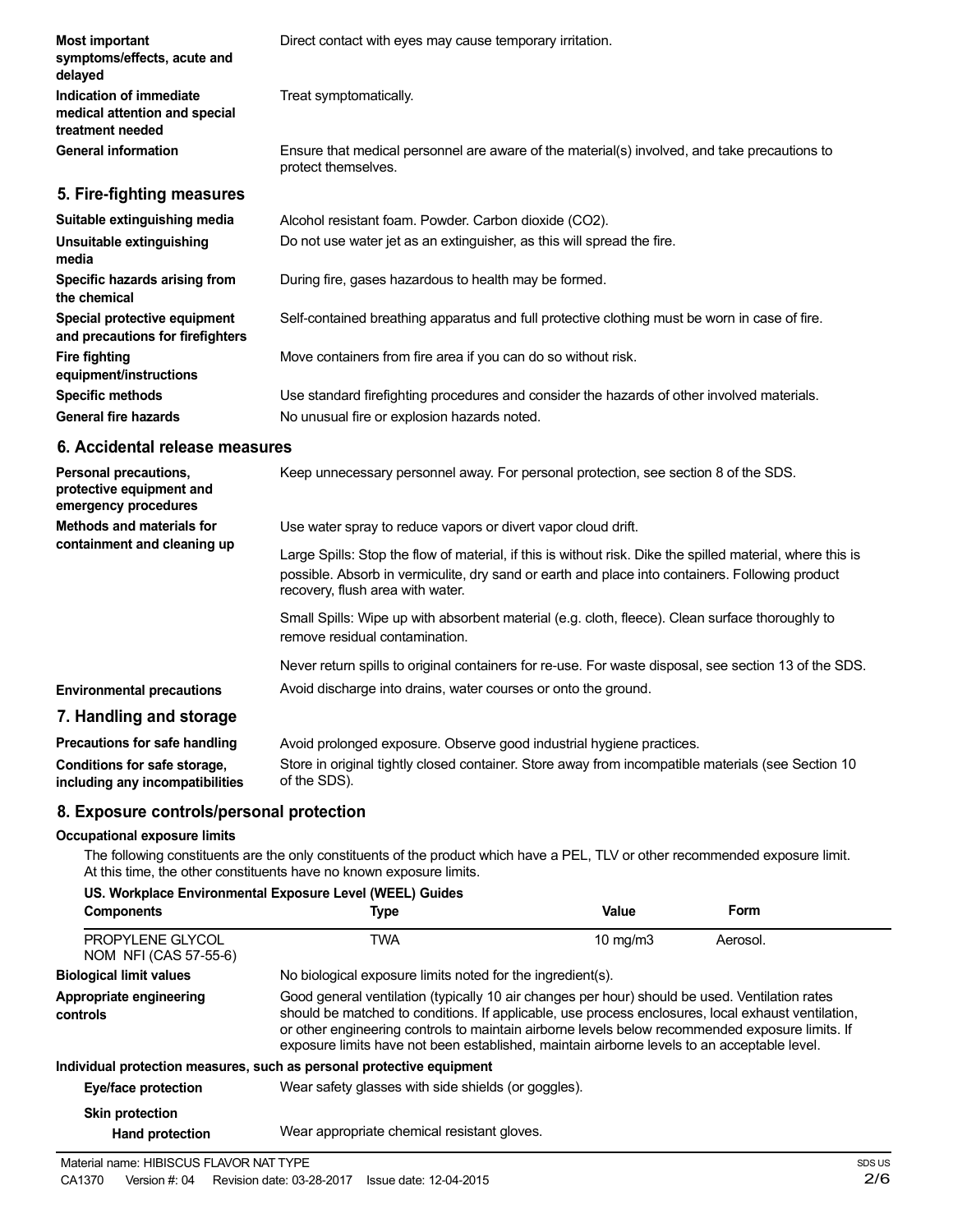| Other                             | Wear suitable protective clothing.                                                                                                                                                                                          |  |
|-----------------------------------|-----------------------------------------------------------------------------------------------------------------------------------------------------------------------------------------------------------------------------|--|
| <b>Respiratory protection</b>     | In case of insufficient ventilation, wear suitable respiratory equipment.                                                                                                                                                   |  |
| <b>Thermal hazards</b>            | Wear appropriate thermal protective clothing, when necessary.                                                                                                                                                               |  |
| General hygiene<br>considerations | Always observe good personal hygiene measures, such as washing after handling the material<br>and before eating, drinking, and/or smoking. Routinely wash work clothing and protective<br>equipment to remove contaminants. |  |

# **9. Physical and chemical properties**

| <b>Appearance</b>                                 |                                                                                               |
|---------------------------------------------------|-----------------------------------------------------------------------------------------------|
| <b>Physical state</b>                             | Liquid.                                                                                       |
| <b>Form</b>                                       | Liquid.                                                                                       |
| Color                                             | Not available.                                                                                |
| Odor                                              | Not available.                                                                                |
| <b>Odor threshold</b>                             | Not available.                                                                                |
| pH                                                | Not available.                                                                                |
| Melting point/freezing point                      | -74.2 $\degree$ F (-59 $\degree$ C) estimated                                                 |
| Initial boiling point and boiling<br>range        | 370.76 °F (188.2 °C) estimated                                                                |
| <b>Flash point</b>                                | $>$ 200.0 °F ( $>$ 93.3 °C)                                                                   |
| <b>Evaporation rate</b>                           | Not available.                                                                                |
| Flammability (solid, gas)                         | Not applicable.                                                                               |
| Upper/lower flammability or explosive limits      |                                                                                               |
| <b>Flammability limit - lower</b><br>(%)          | Not available.                                                                                |
| Flammability limit - upper<br>(%)                 | Not available.                                                                                |
| Explosive limit - lower (%)                       | Not available.                                                                                |
| Explosive limit - upper (%)                       | Not available.                                                                                |
| Vapor pressure                                    | 0.16 hPa estimated                                                                            |
| <b>Vapor density</b>                              | Not available.                                                                                |
| <b>Relative density</b>                           | Not available.                                                                                |
| Solubility(ies)                                   |                                                                                               |
| Solubility (water)                                | Not available.                                                                                |
| <b>Partition coefficient</b><br>(n-octanol/water) | Not available.                                                                                |
| <b>Auto-ignition temperature</b>                  | 700 °F (371.11 °C) estimated                                                                  |
| <b>Decomposition temperature</b>                  | Not available.                                                                                |
| <b>Viscosity</b>                                  | Not available.                                                                                |
| <b>Other information</b>                          |                                                                                               |
| <b>Density</b>                                    | 0.88 g/cm3 estimated                                                                          |
| <b>Explosive properties</b>                       | Not explosive.                                                                                |
| <b>Flammability class</b>                         | Combustible IIIB estimated                                                                    |
| <b>Oxidizing properties</b>                       | Not oxidizing.                                                                                |
| <b>Refractive index</b>                           | 1.4152 - 1.4452                                                                               |
| <b>Specific gravity</b>                           | $1.02 - 1.05$                                                                                 |
| 10. Stability and reactivity                      |                                                                                               |
| Reactivity                                        | The product is stable and non-reactive under normal conditions of use, storage and transport. |
| <b>Chemical stability</b>                         | Material is stable under normal conditions.                                                   |
| <b>Possibility of hazardous</b><br>reactions      | No dangerous reaction known under conditions of normal use.                                   |
| <b>Conditions to avoid</b>                        | Avoid temperatures exceeding the flash point. Contact with incompatible materials.            |
| Incompatible materials                            | Strong oxidizing agents.                                                                      |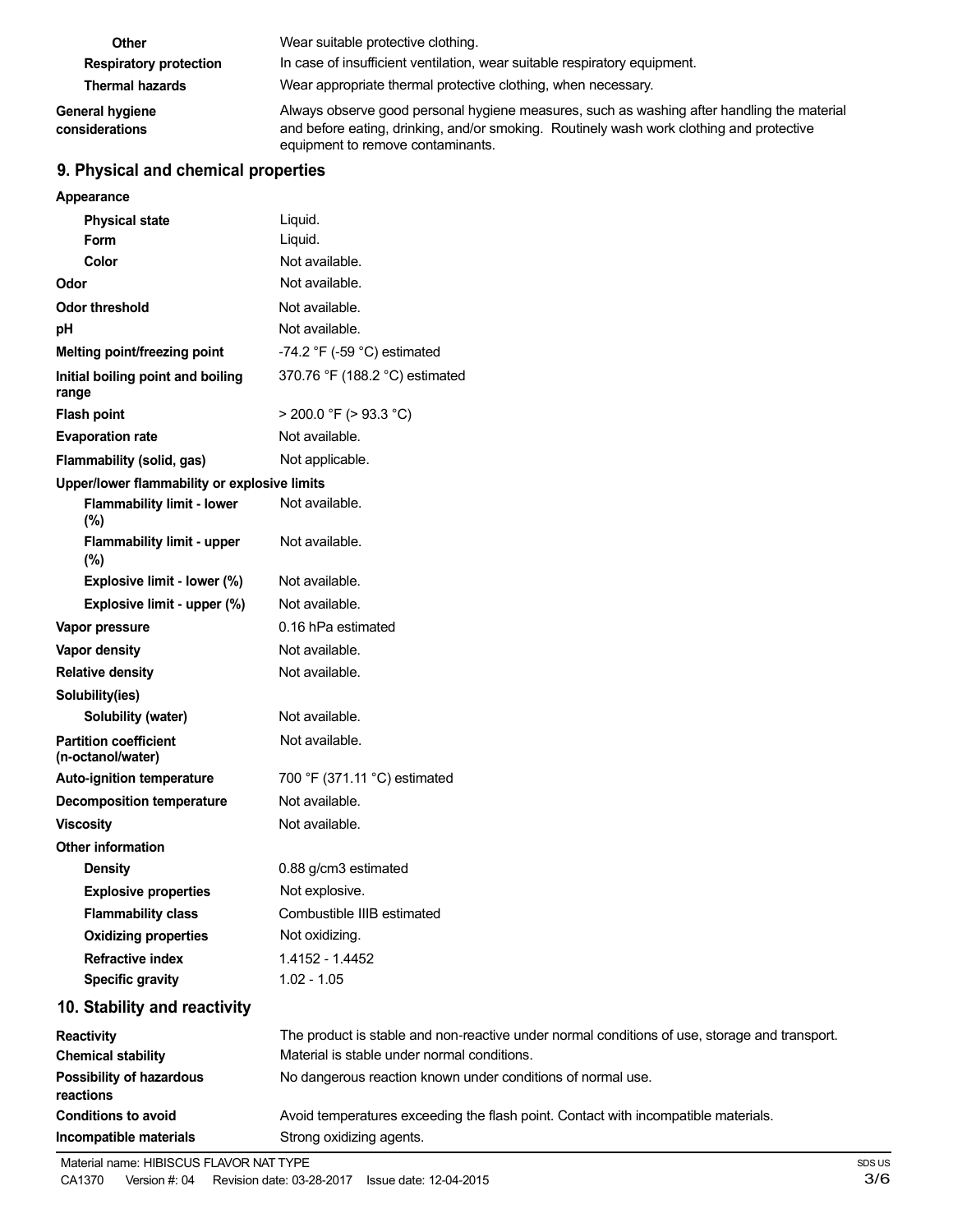**products**

# **11. Toxicological information**

| Information on likely routes of exposure                                           |                                                                                                                                                                                                                        |
|------------------------------------------------------------------------------------|------------------------------------------------------------------------------------------------------------------------------------------------------------------------------------------------------------------------|
| <b>Inhalation</b>                                                                  | Prolonged inhalation may be harmful.                                                                                                                                                                                   |
| <b>Skin contact</b>                                                                | No adverse effects due to skin contact are expected.                                                                                                                                                                   |
| Eye contact                                                                        | Direct contact with eyes may cause temporary irritation.                                                                                                                                                               |
| Ingestion                                                                          | Expected to be a low ingestion hazard.                                                                                                                                                                                 |
| Symptoms related to the<br>physical, chemical and<br>toxicological characteristics | Direct contact with eyes may cause temporary irritation.                                                                                                                                                               |
| Information on toxicological effects                                               |                                                                                                                                                                                                                        |
| <b>Acute toxicity</b>                                                              | Not available.                                                                                                                                                                                                         |
| Skin corrosion/irritation                                                          | Prolonged skin contact may cause temporary irritation.                                                                                                                                                                 |
| Serious eye damage/eye<br>irritation                                               | Direct contact with eyes may cause temporary irritation.                                                                                                                                                               |
| Respiratory or skin sensitization                                                  |                                                                                                                                                                                                                        |
| <b>Respiratory sensitization</b>                                                   | Not a respiratory sensitizer.                                                                                                                                                                                          |
| <b>Skin sensitization</b>                                                          | This product is not expected to cause skin sensitization.                                                                                                                                                              |
| Germ cell mutagenicity                                                             | No data available to indicate product or any components present at greater than 0.1% are<br>mutagenic or genotoxic.                                                                                                    |
| Carcinogenicity                                                                    | Not classifiable as to carcinogenicity to humans.                                                                                                                                                                      |
| IARC Monographs. Overall Evaluation of Carcinogenicity                             |                                                                                                                                                                                                                        |
| Not listed.<br>Not regulated.<br>Not listed.                                       | OSHA Specifically Regulated Substances (29 CFR 1910.1001-1050)<br>US. National Toxicology Program (NTP) Report on Carcinogens                                                                                          |
| <b>Reproductive toxicity</b>                                                       | This product is not expected to cause reproductive or developmental effects.                                                                                                                                           |
| Specific target organ toxicity -<br>single exposure                                | Not classified.                                                                                                                                                                                                        |
| Specific target organ toxicity -<br>repeated exposure                              | Not classified.                                                                                                                                                                                                        |
| <b>Aspiration hazard</b>                                                           | Not an aspiration hazard.                                                                                                                                                                                              |
| <b>Chronic effects</b>                                                             | Prolonged inhalation may be harmful.                                                                                                                                                                                   |
| 12. Ecological information                                                         |                                                                                                                                                                                                                        |
| <b>Ecotoxicity</b>                                                                 | The product is not classified as environmentally hazardous. However, this does not exclude the<br>possibility that large or frequent spills can have a harmful or damaging effect on the environment.                  |
| Persistence and degradability<br><b>Bioaccumulative potential</b>                  |                                                                                                                                                                                                                        |
| Partition coefficient n-octanol / water (log Kow)<br>PROPYLENE GLYCOL              | <b>NOM NFI</b><br>-0.92                                                                                                                                                                                                |
| <b>Mobility in soil</b>                                                            | No data available.                                                                                                                                                                                                     |
| Other adverse effects                                                              | No other adverse environmental effects (e.g. ozone depletion, photochemical ozone creation<br>potential, endocrine disruption, global warming potential) are expected from this component.                             |
| 13. Disposal considerations                                                        |                                                                                                                                                                                                                        |
| <b>Disposal instructions</b>                                                       | Collect and reclaim or dispose in sealed containers at licensed waste disposal site.                                                                                                                                   |
| <b>Local disposal regulations</b>                                                  | Dispose in accordance with all applicable regulations.                                                                                                                                                                 |
| Hazardous waste code                                                               | The waste code should be assigned in discussion between the user, the producer and the waste<br>disposal company.                                                                                                      |
| Waste from residues / unused<br>products                                           | Dispose of in accordance with local regulations. Empty containers or liners may retain some<br>product residues. This material and its container must be disposed of in a safe manner (see:<br>Disposal instructions). |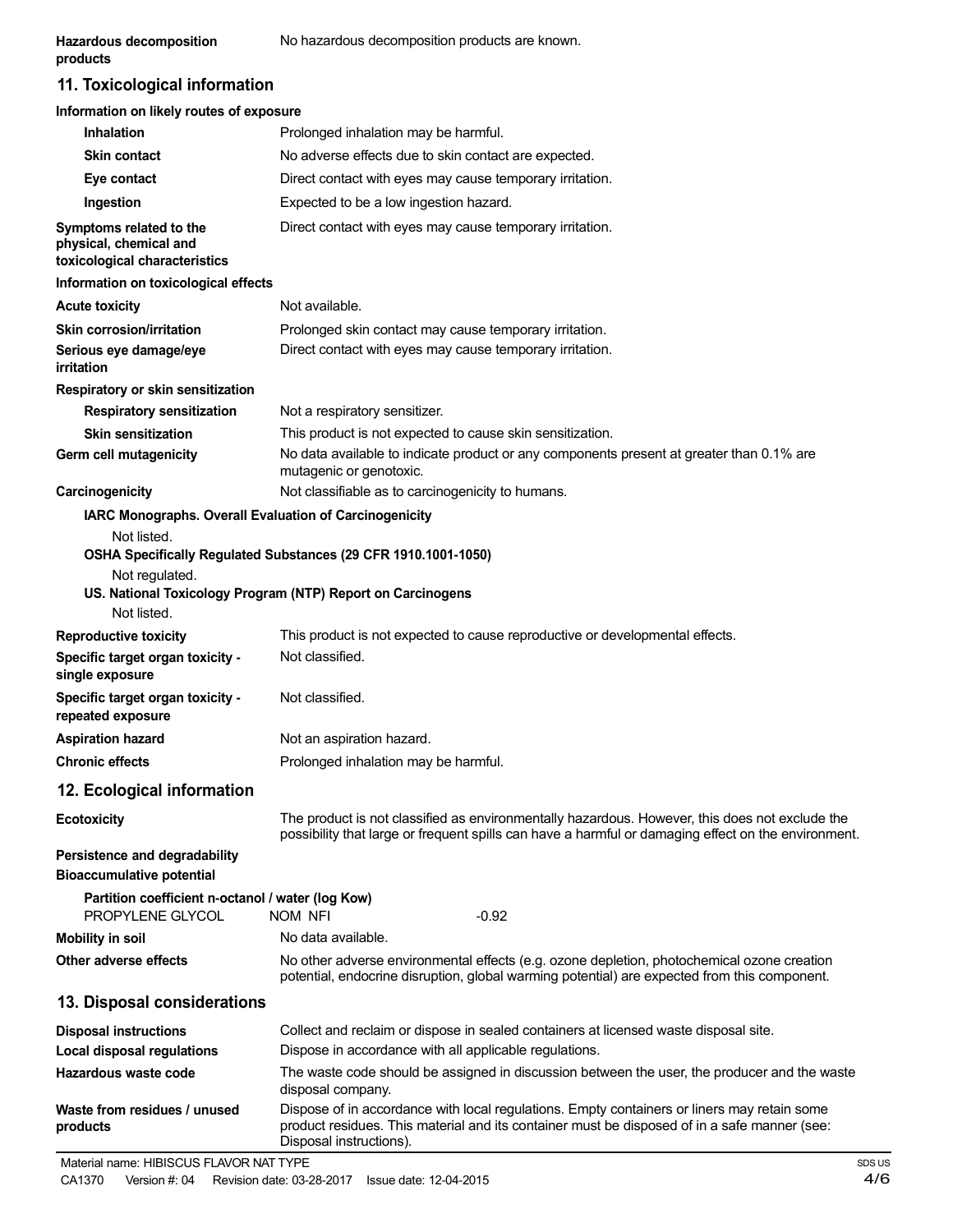**Contaminated packaging** Since emptied containers may retain product residue, follow label warnings even after container is emptied. Empty containers should be taken to an approved waste handling site for recycling or disposal.

## **14. Transport information**

#### **DOT**

Not regulated as dangerous goods.

## **IATA**

Not regulated as dangerous goods.

#### **IMDG**

Not regulated as dangerous goods.

**Transport in bulk according to Annex II of MARPOL 73/78 and the IBC Code** Not established.

#### **15. Regulatory information**

**US federal regulations**

This product is not known to be a "Hazardous Chemical" as defined by the OSHA Hazard Communication Standard, 29 CFR 1910.1200.

#### **TSCA Section 12(b) Export Notification (40 CFR 707, Subpt. D)**

Not regulated.

**CERCLA Hazardous Substance List (40 CFR 302.4)**

Not listed.

**SARA 304 Emergency release notification**

Not regulated.

**OSHA Specifically Regulated Substances (29 CFR 1910.1001-1050)**

Not regulated.

#### **Superfund Amendments and Reauthorization Act of 1986 (SARA)**

| <b>Hazard categories</b> | Immediate Hazard - No  |
|--------------------------|------------------------|
|                          | Delayed Hazard - No    |
|                          | Fire Hazard - No       |
|                          | Pressure Hazard - No   |
|                          | Reactivity Hazard - No |

#### **SARA 302 Extremely hazardous substance**

Not listed.

**SARA 311/312 Hazardous** No **chemical**

#### **SARA 313 (TRI reporting)** Not regulated.

#### **Other federal regulations**

**Clean Air Act (CAA) Section 112 Hazardous Air Pollutants (HAPs) List**

Not regulated.

**Clean Air Act (CAA) Section 112(r) Accidental Release Prevention (40 CFR 68.130)**

Not regulated.

**Safe Drinking Water Act (SDWA)** Not regulated.

**US state regulations** California Safe Drinking Water and Toxic Enforcement Act of 1986 (Proposition 65): This material is not known to contain any chemicals currently listed as carcinogens or reproductive toxins.

**International Inventories**

| Country(s) or region | Inventory name                                                            | On inventory (yes/no)* |
|----------------------|---------------------------------------------------------------------------|------------------------|
| Australia            | Australian Inventory of Chemical Substances (AICS)                        | Yes                    |
| Canada               | Domestic Substances List (DSL)                                            | No                     |
| Canada               | Non-Domestic Substances List (NDSL)                                       | No                     |
| China                | Inventory of Existing Chemical Substances in China (IECSC)                | No                     |
| Europe               | European Inventory of Existing Commercial Chemical<br>Substances (EINECS) | Yes                    |
| Europe               | European List of Notified Chemical Substances (ELINCS)                    | No                     |